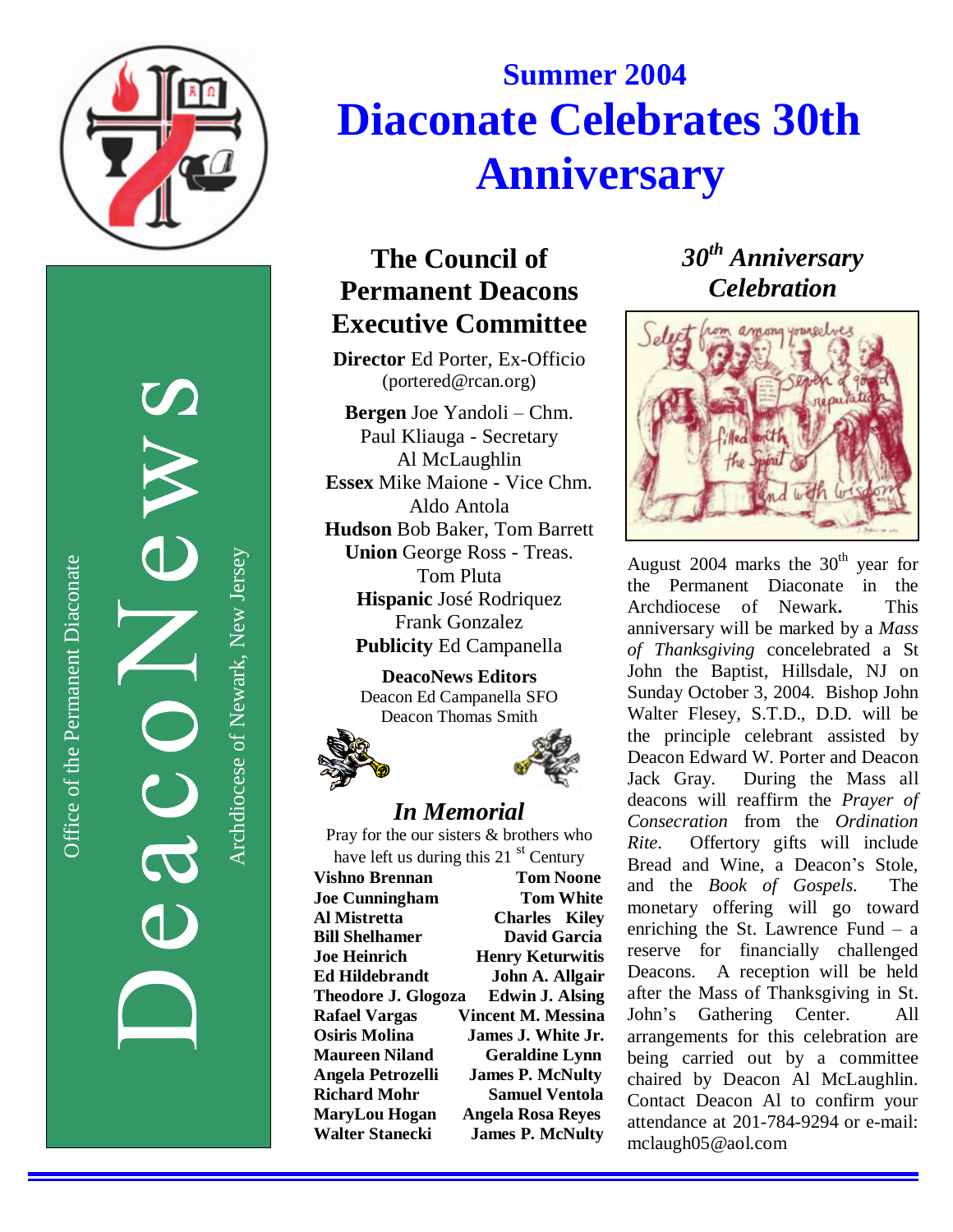## *Our Director Speaks*



#### *Deacon Ed Porter* The summer has flown by as our diaconate activities continue to grow.

We are witnessing more and more deacons and men in formation assuming positions of authority in both the Archdiocese and in local parishes. Many priests have called my office requesting the assistance of a deacon. While we are unable to meet the requirements of many of our churches, it's indeed encouraging to know that the bishops and priests of our Archdiocese understand and appreciate the skills and talents that so many of us can offer.

In years past, it was unheard of to singly ordain one man to the Permanent Diaconate, rather than as a part of an entire class on completion of their preparation program.

This year on July 11, we had the most fortunate experience of witnessing the ordination of Leo Aponte at St. Patrick Pro-Cathedral. Leo completed his preparation with the Class of 1998, but because of personal circumstances was unable to proceed with ordination at that time.

This is the first single ordination of a Permanent Deacon since 1981 and we are most pleased to extend our welcome and sincere best wishes to Leo.

#### *Leo Aponte Ordained*



Leo Aponte was ordained as a Permanent Deacon on July 11, 2004 at St. Patrick Pro-Cathedral by Bishop Edgar M. da Cunha, S.D.V. Along with Deacon Leo's Family many Priests and Deacons witnessed the joy connected with this celebration. A reception at the Newark Museum followed the Mass.



#### *"Handmaid of the Lord"*



#### *By Elizabeth Tobin*

There is a ministry in the Archdiocese of Newark called *Magnificat* which was started by six women (l. to r. Pat Patterman, Cheryl Sarno, Elizabeth Tobin, Joanne Gurske and Tony Uzzalino – Peg O'Neill not pictured) who met while their husbands were in formation for the permanent diaconate (class of 2002). Archbishop Myers gave the organization a *Decree of Recognition* naming it *A Private Association of the Faithful in the Archdiocese of Newark. Magnificat* is an international ministry which encourages Catholic women to grow in personal holiness. The main function of the ministry is to host the *Magnificat Prayer Meal*. After three years in formation the local group, *Handmaid of the Lord* Chapter, hosted its first meal in October 2003 and recently held a prayer breakfast on May 1, 2004. After sharing a meal and fellowship, there is a period of prayer and praise, then one woman witnesses to the transforming power of Jesus Christ in her life. The witness is followed by a time for individual prayer with team members and Reconciliation. *Magnificat* is open all Catholic women. Interested? Call: Elizabeth Tobin, Coordinator 201-265- 2738, or write Grand174@aol.com

### *National Deacon Conference in Baltimore*

The National Catholic Diaconate Conference, July 1-4, 2004, was held this year in Baltimore, Maryland at the Baltimore Marriott Waterfront. Bishop Robert Morlino, (chairman of the Bishop's Committee on the Diaconate) presided at the opening Evening Prayer. Bishop Robert Morlino's homily discussed **"Deacon: His Relationship Through Christ."** After an opening reception with the bishops, followed by morning prayer, Cardinal Francis Stafford, Major Penitentiary of the Apostolic Penitentiary, talked about: **"Deacon His Relationships with the Bishops."** Dr. Dennis McManus, Office of Liturgy, USCCB, presented: **"Deacon: His Relationships with the World,"** followed by a panel discussion:. Mass was celebrated at the historic *Basilica of the Assumption* and Cardinal William Keeler, Archbishop of Baltimore presided. On the last day Bishop Wilton Gregory, President of the USCCB, presented: **"Deacon: His Relationship In Service of Christ's Church."** Workshops were available on diaconal service in Charity, Liturgy & Word. Fireworks in the Harbor concluded the conference. Fivehundred-forty Deacons and Wives were registered. The talks were inspiring and thought provoking; the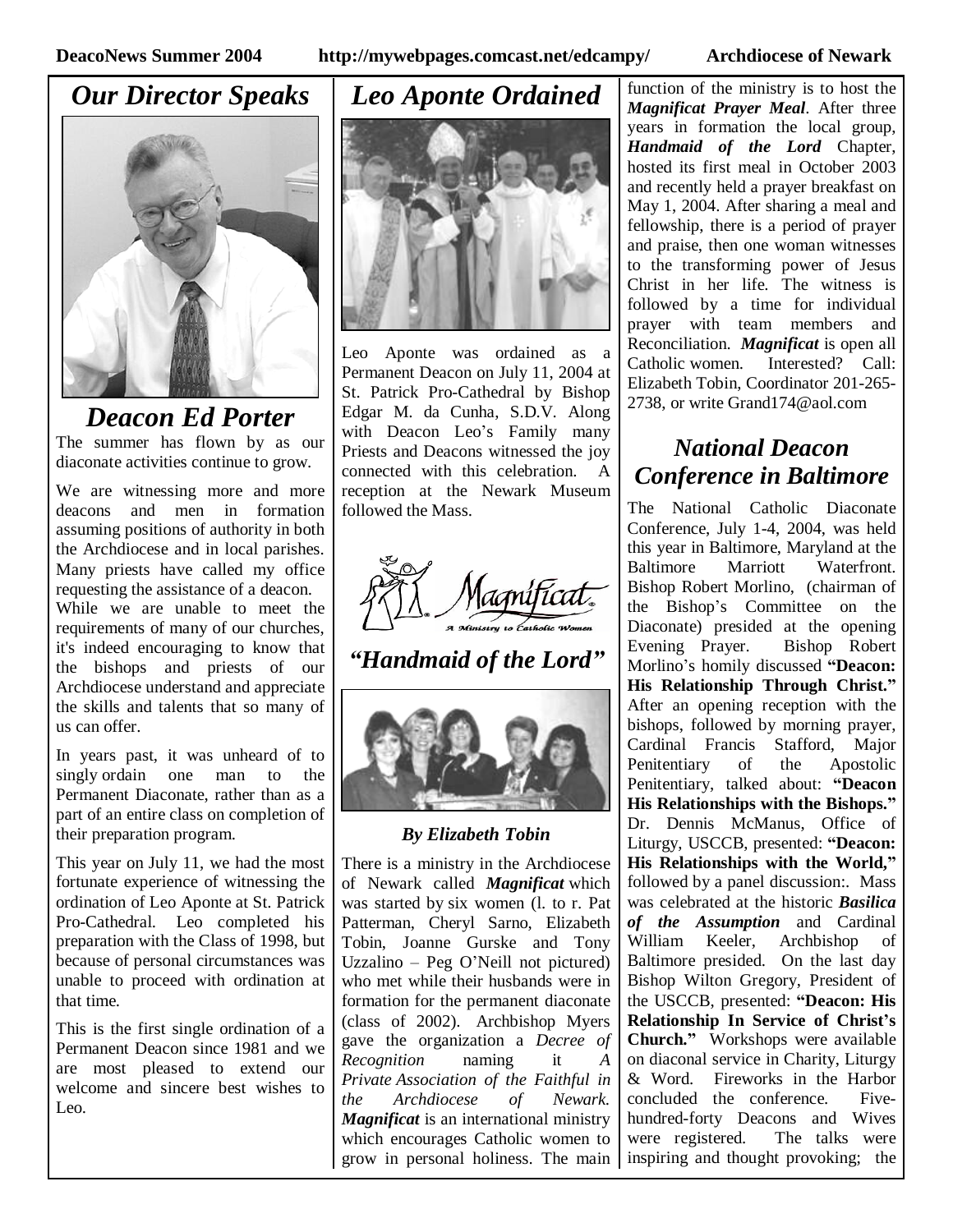**DeacoNews Summer 2004 http://mywebpages.comcast.net/edcampy/ Archdiocese of Newark**

workshops were very supportive, and the panel discussions probed the many questions on the minds of the attendees. The comradely "networking" and interaction among attendees, presenters, staff, and exhibitors was electric. The meals, breaks and receptions, many subsidized by different groups including: The Supreme Council of the Knights of Columbus, Baltimore & Washington Archdioceses, Catholic Relief Services, Catholic Charities, Diaconate Regions 14, & 7, and many local Baltimore parishes, were excellent.



Attending from Newark were: (pictured) Carmen & Deacon Martin Macaluso, MaryAnn & Deacon Ed Campanella, Joan & Deacon Leo Mintini (not pictured) Rita & Deacon Keith McKnight, and Deacon Patrick Quaglina.

*05ers Attend Retreat* By Stanley W. Kwiatek, Jr.



When Deacon Ed Porter notified the Formation Class of 2005, that the third year "Husband/Wife Retreat Weekend" will be held at the National Shrine of Our Lady of Czestochowa, Doylestown, Pa., I was delighted. The Shrine is set in the beautiful hills of Pennsylvania. Pennsylvanians are noted for their kindness, graciousness and hospitality. I had high expectation for this retreat weekend and I can tell you no one was disappointed!

My wife, Barbara and I, being of Polish heritage, have visited the shrine on many occasions since our marriage in 1969. We have seen the shrine expand from a simple, plain unfinished concrete, empty square box like church to a beautiful, incredible, massive place of worship for the Polish people and those "wishing to be Polish".

Since our last visit almost five years ago, there has been an obvious and astonishing difference. As we were turning into the driveway of the Shrine, all I could say was "Matka Boska," "Mother of God." An enormous, original and beautiful statue of Our Blessed Lady holding the Child Jesus now welcomes all visitors, pilgrims and retreatants into her presence. The statue is set upon a pedestal approximately 30 feet high. Mother Mary and the Child Jesus are clothed in golden capes and crowns, with one hand extended, as to say, welcome my children, and come to your Heavenly Mother. The peaceful, serene smiling face of Mother Mary validates your entrance upon peaceful, restful and holy ground. I can assure you this is a certainty from personal experience.

Our Retreat Master, Msgr. McCarthy must have been touched by the Holy Spirit, because of his ability of taking on a serious subject, which could have been dry. He planted the seed of Christ's wisdom into a presentation that was filled with humor, funny moments, yet it had the seriousness needed to turn the moment into a spiritual enlightened and knowledgeable presentation. Monsignor focused all his talks on the Sacraments in regards to the Deacon.

The Retreat, because of the spiritual guidance of Monsignor McCarthy, was a great means of revitalizing our "spirituality." Taking a break from the world around us and absorbing God's Divine love and mercy was a great means of re-charging our spirituality.

The Class of 2005 wishes to thank Monsignor McCarthy for the insight and knowledge he passed onto us. We would also like to thank those



responsible for preparing and coordinating this retreat. Kevin Regan and James Looby created a prayerful, peaceful, well-organized retreat, which was an enjoyable time for all. We also thank our Director, Deacon Ed Porter, the Class Moderator, Deacon Joe Lubas and Class Advisor, Deacon Bob Baker for their support and encouragement they have shown this class. Finally, we thank Father Simon of the Pauline Fathers, for his assistance at the retreat house, meals and touring the grounds.

#### *Union County Support Group Resumes by Mike York*

After a brief interlude, the Union County Diaconal Support Group resumed meeting on the 15<sup>th</sup> of June, with St. John the Apostle, as the hosting parish. The group has been expanded to include the Deacon Candidates (Class of 2005) from Union County. Attending were Deacons Ed Campanella, Luis Lorza, Martin Macaluso and Deacon Candidates, Joe Carlo, Stan Kwiatek, Geroge Puolo and Mike York. The meeting opened with Evening Prayer. The discussion centered on